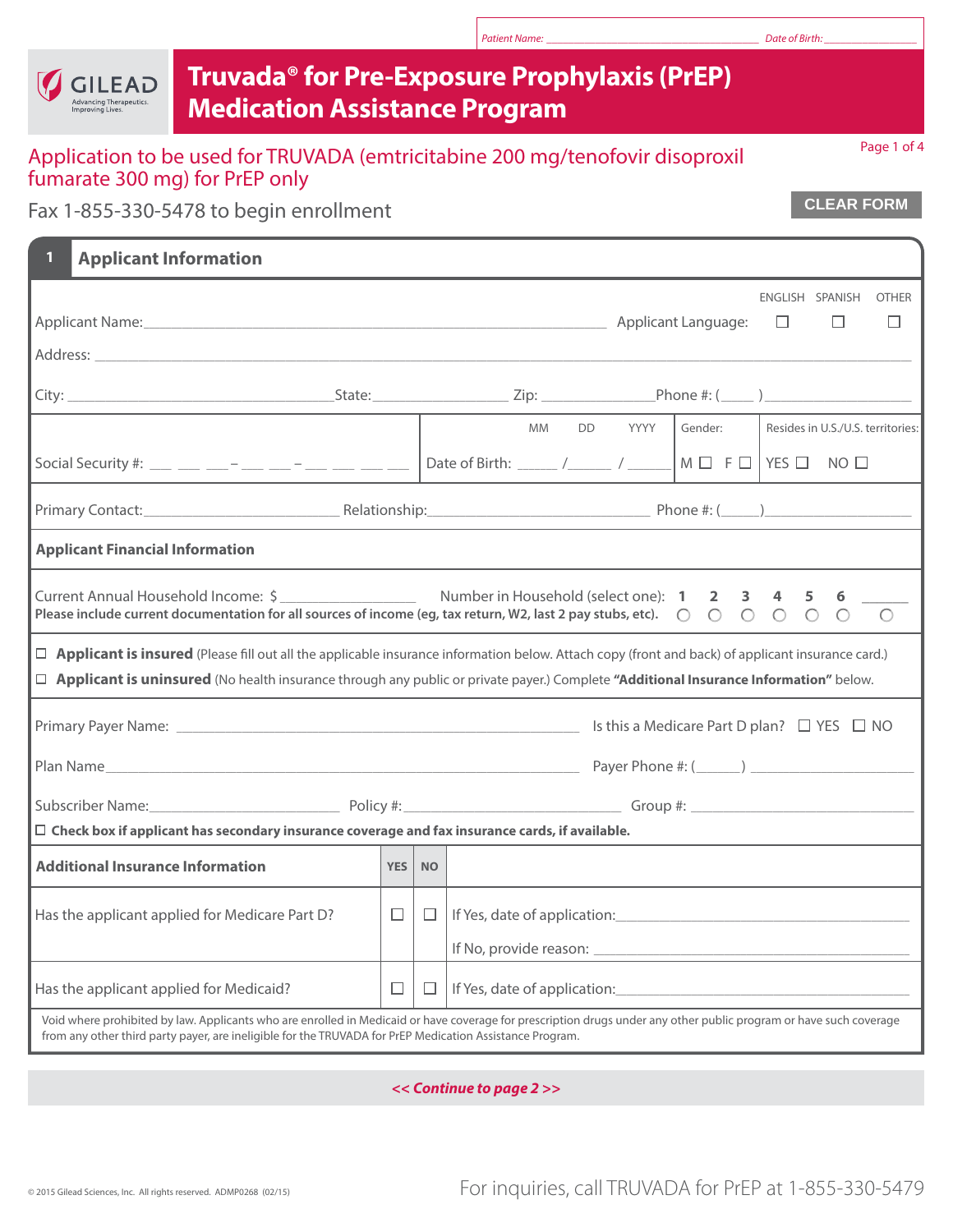## **TRUVADA for Pre-Exposure Prophylaxis (PrEP) Medication Assistance Program**

# Application to be used for TRUVADA for PrEP only and the contract of the contract of the Page 2 of 4

Fax 1-855-330-5478 to begin enrollment

GILEAD Advancing Therapeutics.<br>Improving Lives.

| <b>Prescriber Information</b><br>$\overline{2}$                                                                                                                                                                                                                                                                                                                                                                                                                                                                                                                                                                                                                                                                                                                                                                  |                                                                                                                                                                                                                                       |  |  |  |  |  |  |  |
|------------------------------------------------------------------------------------------------------------------------------------------------------------------------------------------------------------------------------------------------------------------------------------------------------------------------------------------------------------------------------------------------------------------------------------------------------------------------------------------------------------------------------------------------------------------------------------------------------------------------------------------------------------------------------------------------------------------------------------------------------------------------------------------------------------------|---------------------------------------------------------------------------------------------------------------------------------------------------------------------------------------------------------------------------------------|--|--|--|--|--|--|--|
|                                                                                                                                                                                                                                                                                                                                                                                                                                                                                                                                                                                                                                                                                                                                                                                                                  |                                                                                                                                                                                                                                       |  |  |  |  |  |  |  |
|                                                                                                                                                                                                                                                                                                                                                                                                                                                                                                                                                                                                                                                                                                                                                                                                                  |                                                                                                                                                                                                                                       |  |  |  |  |  |  |  |
|                                                                                                                                                                                                                                                                                                                                                                                                                                                                                                                                                                                                                                                                                                                                                                                                                  |                                                                                                                                                                                                                                       |  |  |  |  |  |  |  |
|                                                                                                                                                                                                                                                                                                                                                                                                                                                                                                                                                                                                                                                                                                                                                                                                                  |                                                                                                                                                                                                                                       |  |  |  |  |  |  |  |
|                                                                                                                                                                                                                                                                                                                                                                                                                                                                                                                                                                                                                                                                                                                                                                                                                  |                                                                                                                                                                                                                                       |  |  |  |  |  |  |  |
| $\overline{\mathbf{3}}$<br><b>Statement of Medical Necessity</b>                                                                                                                                                                                                                                                                                                                                                                                                                                                                                                                                                                                                                                                                                                                                                 |                                                                                                                                                                                                                                       |  |  |  |  |  |  |  |
| Statement of Medical Necessity for Financially Needy Applicants. To the best of my knowledge, this applicant has no coverage<br>(including Medicaid or other public programs) for TRUVADA. I certify that the medication(s) listed above are medically indicated for<br>this applicant and that I will be supervising the applicant's treatment. I certify that I am prescribing TRUVADA for PrEP as part of a risk<br>reduction strategy for HIV prevention for this applicant. I certify that the applicant has been tested for HIV infection and found to<br>be HIV negative, and regular HIV testing will be conducted as part of the applicant's care plan. As part of my applicant's eligibility,<br>I agree to periodically verify continued use of Gilead medication and resubmit current prescriptions. |                                                                                                                                                                                                                                       |  |  |  |  |  |  |  |
| <b>SIGN HERE</b>                                                                                                                                                                                                                                                                                                                                                                                                                                                                                                                                                                                                                                                                                                                                                                                                 |                                                                                                                                                                                                                                       |  |  |  |  |  |  |  |
| Applications are considered complete only if they include all of<br>the following:<br>• Front and Back Pages of Enrollment Form<br>• Applicant as well as Prescriber Signatures and Dates<br>• Documentation of Income Sources and Residency<br>• Copy of Prescription                                                                                                                                                                                                                                                                                                                                                                                                                                                                                                                                           | When complete, FAX application and documentation to: 1-855-330-5478<br><b>Gilead Sciences, Inc.</b><br><b>Medication Assistance Program</b><br>P.O. Box 13185<br>La Jolla, CA 92039-3185<br>TEL: 1-855-330-5479   FAX: 1-855-330-5478 |  |  |  |  |  |  |  |

*<< Continue to page 3 >>*

*Patient Name: \_\_\_\_\_\_\_\_\_\_\_\_\_\_\_\_\_\_\_\_\_\_\_\_\_\_\_\_\_\_\_\_\_\_\_\_\_\_\_ Date of Birth: \_\_\_\_\_\_\_\_\_\_\_\_\_\_\_\_\_*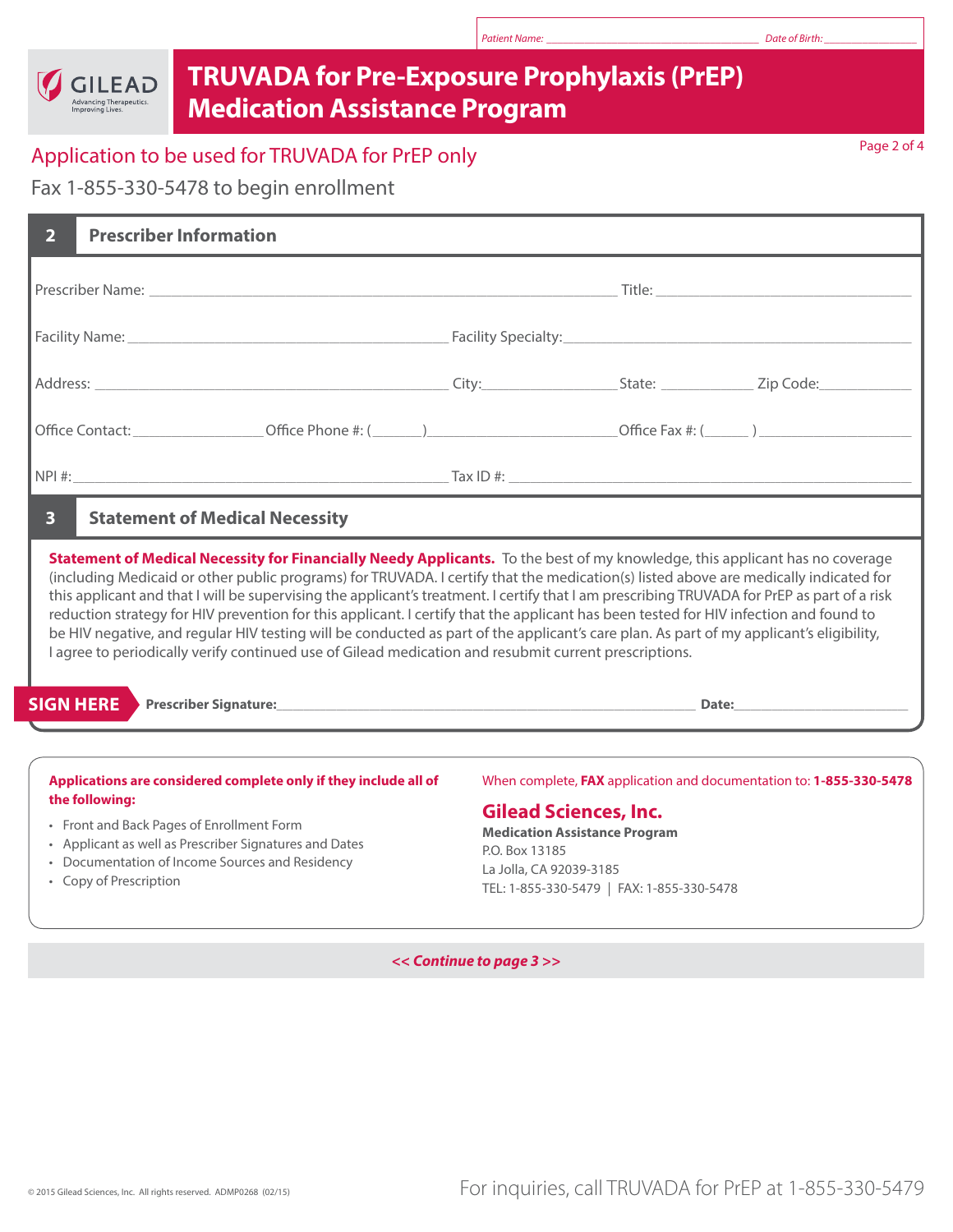#### **GILEAD TRUVADA for Pre-Exposure Prophylaxis (PrEP) Medication Assistance Program**

#### **INDIVIDUAL HEALTH INSURANCE PORTABILITY AND ACCOUNTABILITY ACT (HIPAA) AUTHORIZATION** *(REQUIRED)*

Page 3 of 4

#### *INDIVIDUAL AUTHORIZATION FOR USE AND DISCLOSURE OF PERSONAL HEALTH INFORMATION*

**I verify that the information provided on this application is complete and accurate. I understand that the Truvada Medication Assistance Program may request documentation to verify financial or insurance information and that any assistance in the form of free medication is contingent upon meeting the program eligibility criteria. I also understand that Gilead Sciences, Inc. and its agents and subcontractors (together, "Gilead") reserve the right at any time and without notice, to modify the application form; modify or discontinue this program and its eligibility criteria; or terminate assistance. By my signature I understand the following about Gilead with respect to this Authorization.**

- 1. TRUVADA for PrEP Medication Assistance Program. As sponsor of the TRUVADA for PrEP ("Program"), Gilead will need to obtain, review, use and disclose my personal health information to provide me with assistance.
- 2. My Information. My personal health information includes information that I provide on my application for the Program and information about my treatment and prescriptions, or about payment for my treatment or prescriptions, from my doctors, my pharmacies, other health care providers, and my health plans or insurance companies, including information about my treatment (collectively, "My Information").
- 3. Purposes. Gilead may use, and disclose to third parties, My Information for the following specific purposes: completing, ensuring the accuracy of and verifying my application; verification that I meet the eligibility requirements for the Program; administration of the Program and provision of its benefits to me; providing support services, including facilitating the provision of TRUVADA, to me; contacting me by mail, telephone or email to evaluate the therapy and the effectiveness of the Program; contacting my doctors, pharmacies, other health care providers, health plans and insurance companies to request My Information or disclose My Information to them; coordination of benefits; reimbursement support; investigating my insurance coverage or other reimbursement sources; analyzing issues related to my participation in the Program or receipt of Program services; or as otherwise required by law (together, the "Purposes").

## **By my signature I also authorize the following disclosures of My Information:**

- 1. Who is Authorized to Disclose My Information. Gilead, my doctors, pharmacies, any other health care providers, health plan(s) and insurance companies are authorized to disclose My Information, including information about my treatment, in accordance with this Authorization.
- 2. To Whom May My Information be Disclosed. I authorize My Information to be disclosed to Gilead (as Gilead is defined above).
- 3. For What Purposes May My Information be Disclosed. I authorize the disclosure of My Information for the Purposes (as those Purposes are defined above).

## **By my signature I also understand and agree that the following applies to this Authorization:**

- 1. My Information that I authorize to be disclosed hereunder may be re-disclosed and no longer protected by federal or state privacy laws.
- 2. This Authorization is voluntary and I may refuse to sign this Authorization. Refusal to sign will not affect my ability to obtain treatment but I will not be able to participate in the Programs.
- 3. I can cancel this Authorization at any time by notifying Gilead in writing and submitting it by fax to 1-855-330-5478 or by calling 1-855-330-5479 however, the cancellation will not apply to any of My Information already used or disclosed pursuant to this Authorization prior to receipt of my cancellation.
- 4. This Authorization will expire one (1) year after the date it is signed, below, or, if I participate in the Program, one (1) year after the last date I receive any product or service through the Program.
- 5. I have read this Authorization or have had it explained to me. I understand that I am entitled to receive a copy of this Authorization once it has been signed.

#### **Applicant Signature:**\_\_\_\_\_\_\_\_\_\_\_\_\_\_\_\_\_\_\_\_\_\_\_\_\_\_\_\_\_\_\_\_\_\_\_\_\_\_\_\_\_\_\_\_\_\_\_\_\_\_\_\_\_\_\_\_\_\_\_\_\_\_\_**Date:** \_\_\_\_\_\_\_\_\_\_\_\_\_\_\_\_\_\_\_\_\_\_\_\_\_\_\_ **APPLICANT SIGN HERE**

*<< Continue to page 4 >>*

© 2015 Gilead Sciences, Inc. All rights reserved. ADMP0268 (02/15) For inquiries, call TRUVADA for PrEP at 1-855-330-5479